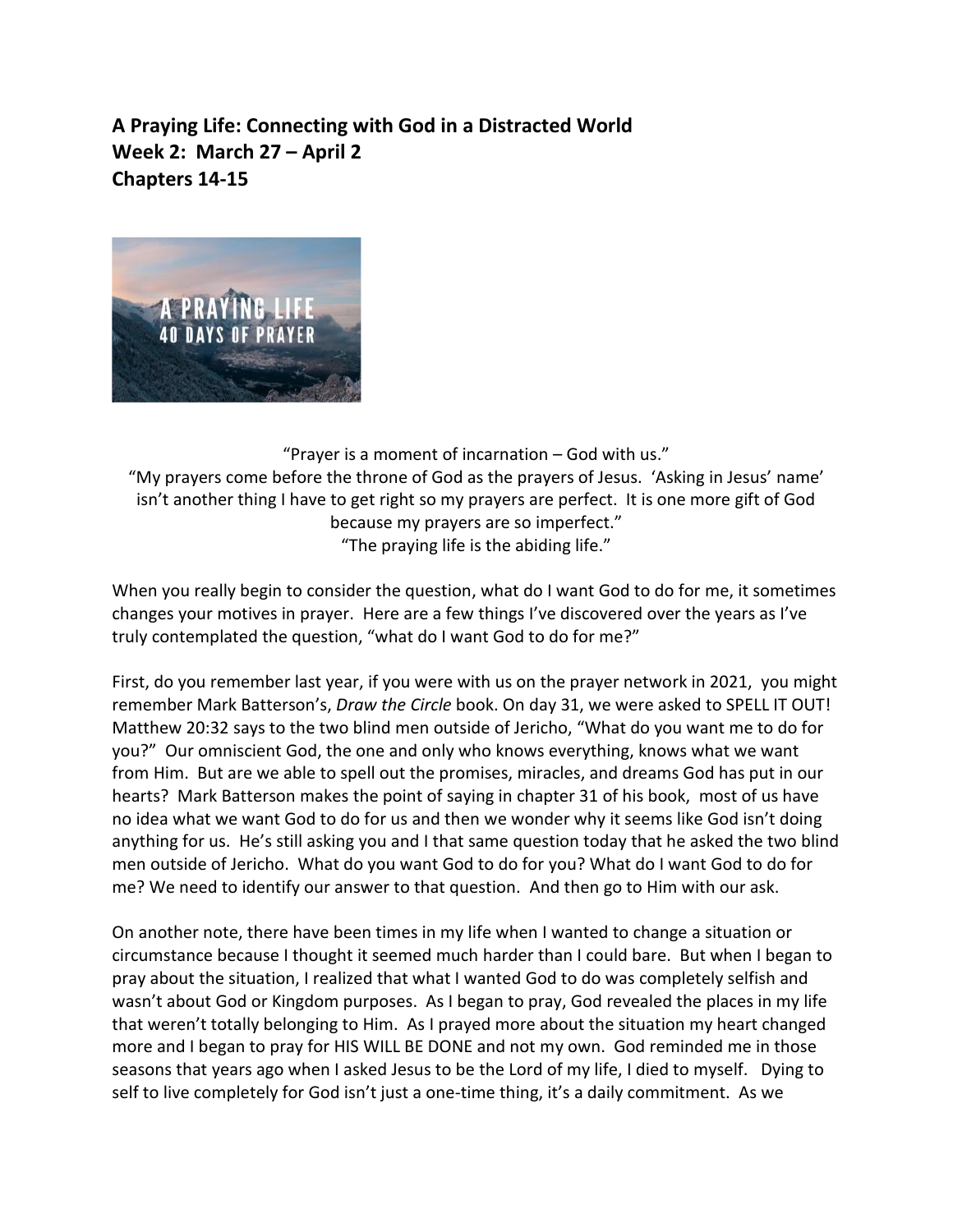journey this narrow road of life with our Lord and Savior Jesus Christ we discover things in our life we still need to die to. Such was especially true for me in 2017 when my husband said, "Susan, I feel God asking us to sell everything and go on the road full time." I said, "WHAT????? Are you crazy???" He later explained God was calling us to be trumpets, to sound the alarm, to help ALERT, ALIGN and ACTIVATE the Body of Christ in America. At the time, we had no idea what that meant. At that time, we had no idea how that was going to happen or how God would orchestrate the details and fulfill this call. And, at the time, I had NO desire to sell everything, go on the road, leave behind our home, friends, church, my job, his pastoral position at our church, etc. etc. etc. Scared, perplexed, no willing, you name it, I was not about Kingdom Purposes, I was about Susan comforts. I told God every which way He could make this call happen that would have allowed me to continue working as a school counselor (which I absolutely loved!), keep our house, keep Jeff's position at the church, same comforts of life with a few added elements. In the midst of a 7-month long battle with God through prayer, He changed my heart of prayer for my comforts and my plans to include, HIS heart. I discovered that what I really wanted, at the very core of my heart, was for God to do HIS will and not mine. Five years later, I can testify that God's way is better, so much better than mine. This call resulted in the being a part of the birth of Equip America – a ministry of Evangelism Explosion that you are a part of praying for every day. God is doing a great thing and you are a part of that through prayer.

Lysa Terkeurst, President of Proverbs 31 ministry prays, "I'm Trading My Will for God's Will because I know He will." That's why the "abide" piece is so important. We can't get to the "wanting His will more that our own will" if we don't abide. Jesus bids us to abide with Him, walk daily with Him, pray without ceasing, talk to Him like we would our friends, then we can experience that life of incarnation – God with us! I would have never gotten to see God so miraculously at work if I hadn't continued to abide. I would have missed out on some huge blessings if I had never traded my will for His will. I still don't have it all figured out perfectly, but I'm still abiding, I'm still walking with Him, I'm still growing and I don't ever want to stop. I don't know about you but I want that abundant- God with us life. Let's seek Him, search for what we want God to do for us, and begin to ask.

-------------------------------------Daily Reflections--------------------------------

o Sunday, March 27: As you begin this week's chapters from *A Praying Life,* Paul Miller writes, " Prayer is a moment of incarnation – God with us! Through prayer we gain a friendship with God, a quiet heart, the living work of God in the hearts of those we love, the ability to roll back the tide of evil. Essentially, we lose our kingdom but gain His. We move from being an independent player to a dependent lover. We move from being an orphan to a child of God." God wants to be fully involved in every detail of our lives. Think about the times that you have seen God involved in the details of your own life. What was that like?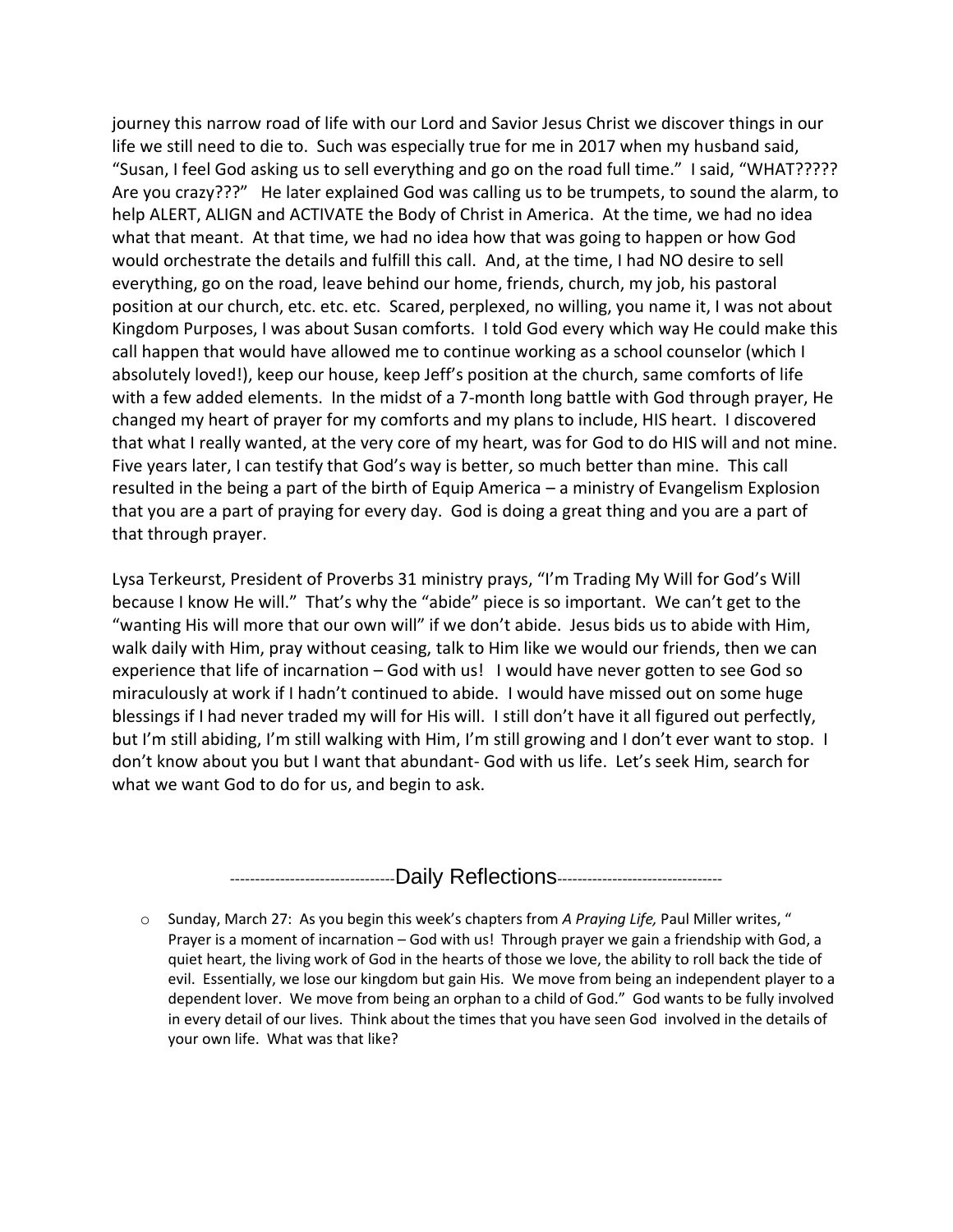- $\circ$  Monday Friday, March 28 April 2: Chapter 14 Read Matthew 7:7-11. How is Jesus' worldview different from the worldviews of Neoplatonism, the Enlightenment and Buddhism? Why do we not like to ask (p. 109)? Paul writes, "If you are going to enter this divine dance we call prayer, you have to surrender your desire to be in control….You've got to let God take the lead." (p. 112). What about your life do you want to control and not give to God? How do you think he's going to mess it up? Take some time today to talk with God honestly about what you think he's going to mess up and what you want to control and don't want to give to God. Chapter 15 –Read Jesus' promises in John 14:13-14, John 15:7, 16 and John 16: 23-24. What about these promises makes you nervous? Have you ever asked God for anything and it didn't happen? How did that affect you? Why does Jesus tell us over and over to ask (p.117-118)? What is he concerned about? What things do we tend not to ask God about? Make a list. Reread John 14:13-14. What qualification is given to the promise, "Ask anything and I will do it"? What does it mean to pray in Jesus' name (p. 119)? What is correct about what the scholars say about Jesus' extravagant promises? What do they miss? Read James 4:2-3, where James comes to the rescue. Then look at the chart on page 116. The first danger is the cliff of "not asking." The second danger is the cliff of "asking selfishly." What does James say about either cliff? Do either of these cliffs describe your tendency in prayer? How so? Read Mark 14:36. What two antidotes does Jesus offer to both these dangers in prayer? How does he avoid the "not asking" cliff? How does he avoid the "asking selfishly" cliff? Reread John 15:7 and pages 122-123. What is one of the best ways to learn to abide? How does the fine print "if you abide in me, and my words abide in you" affect our asking?
- o Saturday, April 2: What has God taught you about prayer this week? What do you want God to do for you? Talk with him about what you write down. Remember, abiding can't begin to happen until the real you meets the real God.

Daily reflections are adapted from Paul E Miller's *A Praying Life Discussion Guide*.

ADORATION **CONFESSION THANKSGIVING SUPPLICATION** 

WEEKLY PRAYER REQUESTS FOR MARCH 27– APRIL 2

## **A**DORATION: praising God for who He is and what He has done.

O God, we rejoice in You. Praise, glory, and honor flow from us, because of Your great love. Our soul longs after You, Your name and Your memory are our soul's desire. (Is. 26:8). We are truly blessed by You, the God and Father of our Lord Jesus Christ. Because of Your son's abundant mercy we now have a living hope through the resurrection of Jesus from the dead. God, You are merciful and forgiving even when we rebel against You. Often times we plan our own course, but in Your great mercy You establish our steps for us, knowing what is best for our good and for Your glory. We praise You that we can trust in the plans You establish for us, confident in You, our trustworthy God. We praise You, God, that we serve a risen Savior. Because of Christ conquering sin on the cross and death through His resurrection,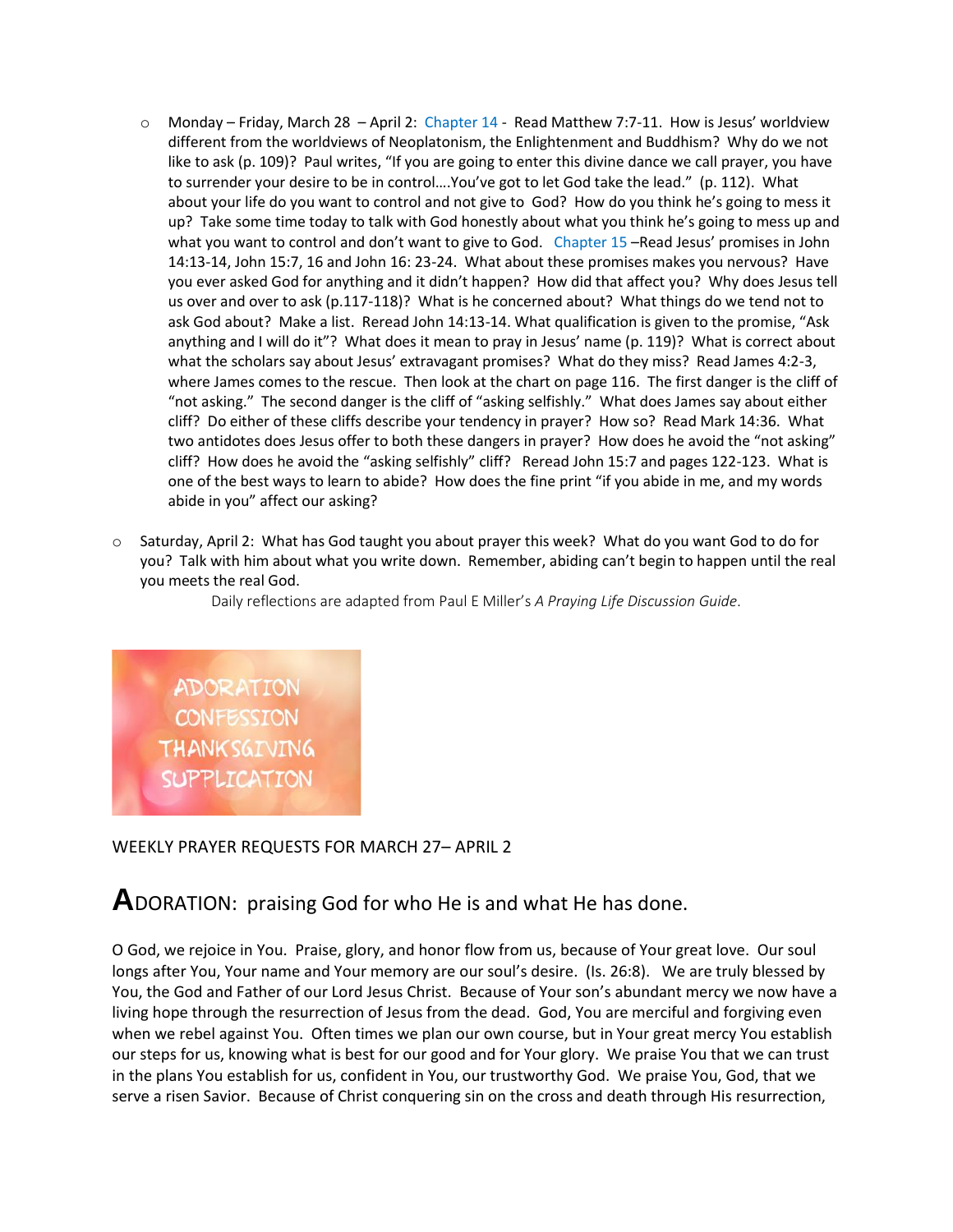we now have this unmistakable hope in Him for all eternity. Glory to Your great name. Your blood has been applied to our heart when we were wondrously saved from our sin. Thank you for abiding so sweetly within us. We glorify You, God.

*Pause to express your thoughts of praise and worship*.

**C**ONFESSION: stating our sins and asking forgiveness! Woe to me, for I am undone! Because I have unclean lips, And I live among a people of unclean lips, And my eyes have seen You, the King, the Lord of hosts. (Is. 6:5)

God, help me to examine all things in my life and abstain from every form of evil. I confess that the heart is deceitful above all things. And incurably sick. Search my heart, O God, test my mind, see if there is any offensive way within me. Forgive my transgression and my evil ways and lead me in Your ways forever.

Answer me when I call to you, O my righteous God. Give me relief from my distress; be merciful to me and hear my prayer. How long will humanity turn your glory into shame? How long will your people love delusions and seek false gods? In my anger I have sinned; though you continue to search my heart for love. Forgive me, O Lord, and help me to follow your teaching and live a life that is pleasing to you, so that your face may once again shine upon me.

Ask the Spirit to search your heart and reveal any areas of unconfessed sin. Acknowledge these to the Lord and thank Him for His forgiveness.

## **T**HANKSGIVING: thanking God for specific things that He has done.

Lord, we thank you that we can always run back to you to rend our hearts with fasting and weeping and mourning. Thank you for being a gracious and compassionate God who is always slow to anger and abounding in lovingkindness. Thank you for relenting from sending calamity and always pursuing and rescuing us from our sin.

EE praises You, O God, for You are faithful to us:

- o On March 5 , Manuel Gonzalez completed a SYFW in Brandon, FL with 58 people completing the training. We praise God for 4 new pastors, 5 different new churches that attended.
- $\circ$  On March 19, Shibu Oommen completed a SYFW in Harlysville, PA with 28 people completing the training. We praise God for this church and the 3 pastors that attended.
- $\circ$  On March 5, Don Porter completed a SYFW in Hutto, TX with 19 people completing the training. We praise God for 2 pastors and 4 churches that attended. During OJT, 2 people heard the gospel
- o First quarter for EE Oklahoma where Lester and Janie Vogler serve, God allowed Lester to participate in the OK Baptist Advance Conference, Equip America in Stillwater, promotion of a new Women's Transition-Discipleship House in conjunction with OK Prison Ministry, Hispanic Ministry start up, participation in EE USA Coach Training development, and many other connections with pastors, leaders and training events. To God Be the Glory!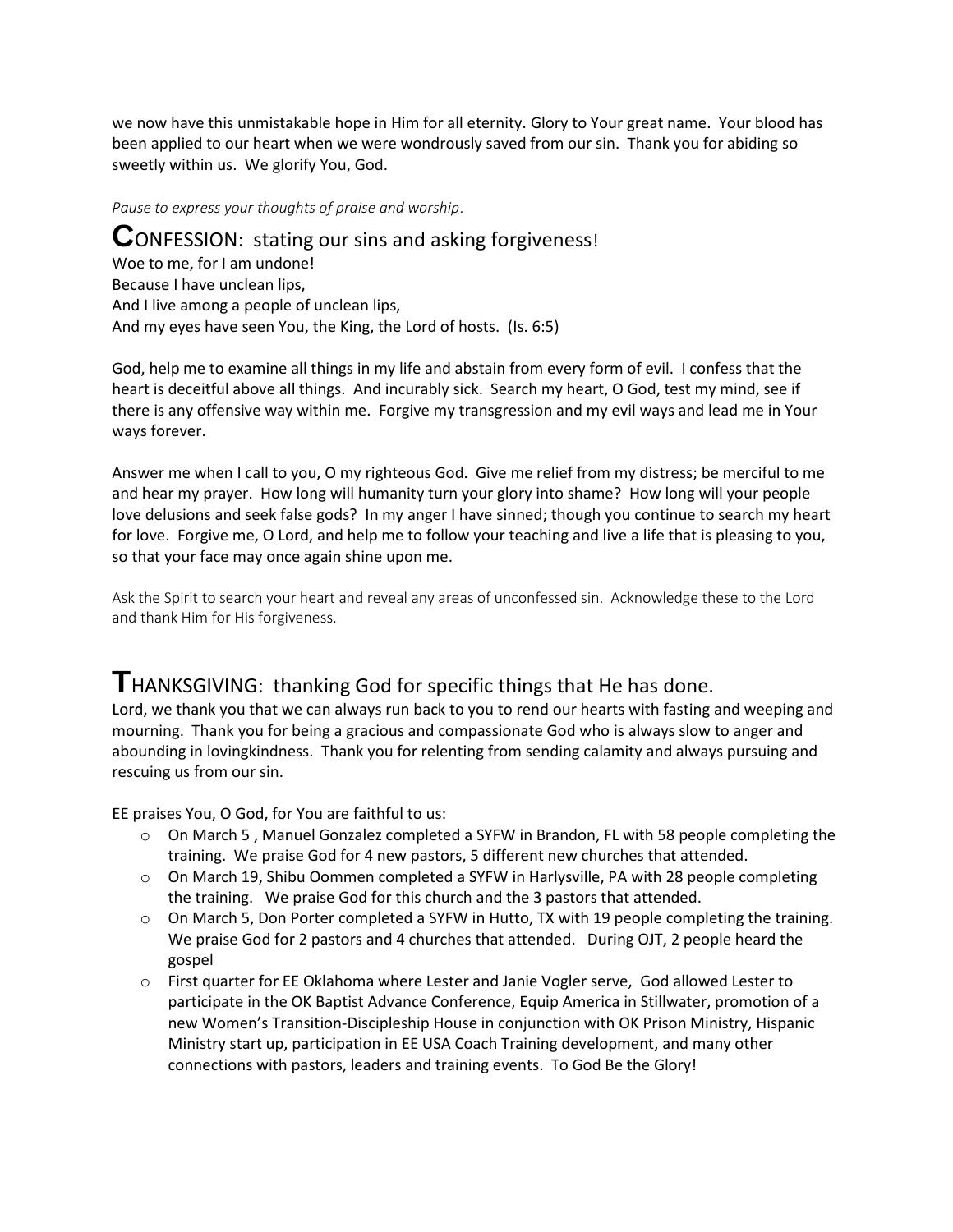- $\circ$  On March 23, Equip America in FL, OK, CO, TX and AL saw great results. 41 teams from 27 churches went out on OJT (On-the-Job training). 139 people were approached. 77 Gospel conversations. 16 Professions of Faith. 88 people were trained. God, You are good!
- o USA Prison Ministry on able to distribute Easter baskets to inmates' children this year for the first time in two years. Each basket contains not only goodies but the Gospel message.
- o EE Ukraine staff have seen God's provision and protection.

*Pause to offer your own expressions of thanksgiving.*

## **S**UPPLICATION: asking God for our needs and our wants.

Our soul waits silently for You alone, O God, for our hope comes from You.

You alone are our rock and our salvation; You are our fortress, we will not be shaken. In You are salvation and glory;

Our rock of strength, our refuge is in You.

O, that others, too, will trust in You at all times and pour out their hearts before You; You are our refuge in whom we can call to.

- $\circ$  Pray for continued blessings on Hutto Bible Church's Evangelism Ministry, Hutto Community Church's new evangelism ministry and Don Porter's EE ministry in Hutto, TX and surrounding areas.
- $\circ$  Pray for continued blessings on EE Oklahoma, Lester and Janie Vogler and all the team members and ministries.
- o Pray for Easter basket sponsors for prison inmate's children this Easter. Pray that every child that is designated to receive a basket will be sponsored and that the message of Jesus Christ will be heard and received by inmate's families.
- $\circ$  Pray for the continued blessings on Manuel Gonzalez and the EE Hispanic Ministry.
- o Pray for the continued blessings on Shibu Oommen and the EE ministry in PA.
- o Pray for EE Ukraine: that church members in Ukraine West and South who've helped millions with housing and food will remain strong and for God's provision. Pray that they have opportunity to share the Gospel with all the people they are helping. Pray for Ukrainians to repent of sin and turn to God. Pray that war will stop ASAP! Pray for family members to get the medical attention they need and the food and shelter they need.
- o Pray for our next Equip America on April 23 in the following locations:
	- 1. Pueblo, CO
	- 2. Tallahassee, FL (Spanish and English)
	- 3. Las Vegas, NV
	- 4. North Providence, RI (Spanish Version)
- o **The 71st National Day of Prayer** will be celebrated on Thursday, May, 5, 2022. The theme this year is a call to praise in prayer*. 'EXALT THE LORD, WHO HAS ESTABLISHED US' based on Colossians 2:6-7.*
- o For plans and preparations for Congress Of Nations in 2023
- $\circ$  For the vacant job positions that need to be filled at EE headquarters. Pray for God to send the next USA director to help lead our US team forward in ministry.

## **(Ministries of EE: Share Your Faith Workshop, Everyday Evangelism, Hope for Kids)**

| <b>SYFW</b> | <b>First Baptist Church</b> | Streetsboro, OH |
|-------------|-----------------------------|-----------------|
|             |                             |                 |